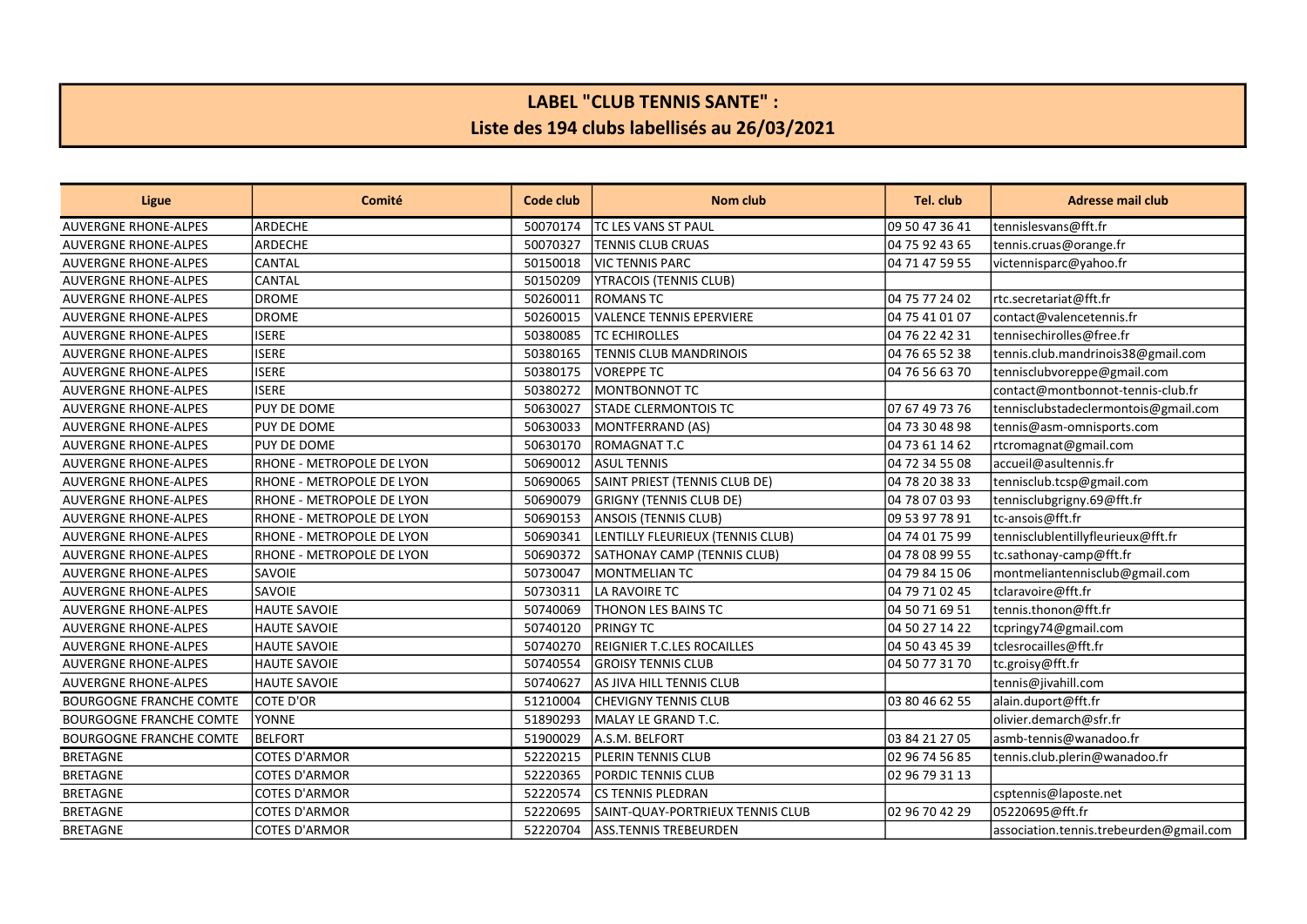| <b>BRETAGNE</b>     | <b>FINISTERE</b>       | 52290026 | QUIMPER TENNIS CLUB            | 02 98 90 42 66 | contact@tcquimper.fr               |
|---------------------|------------------------|----------|--------------------------------|----------------|------------------------------------|
| <b>BRETAGNE</b>     | <b>FINISTERE</b>       | 52290040 | TENNIS PADEL CONCARNEAU        | 02 98 60 48 56 | contact@tennis-padel-concarneau.fr |
| <b>BRETAGNE</b>     | <b>FINISTERE</b>       | 52290378 | <b>TREGUNC TENNIS CLUB</b>     | 02 98 50 26 34 | tregunc.tc@fft.fr                  |
| <b>BRETAGNE</b>     | <b>ILLE ET VILAINE</b> | 52350078 | <b>VITRE TENNIS CLUB</b>       | 02 99 75 18 22 | tennisvitre@fft.fr                 |
| <b>BRETAGNE</b>     | ILLE ET VILAINE        | 52350177 | <b>GUICHEN T.C.</b>            |                | tennisguichen@yahoo.fr             |
| <b>BRETAGNE</b>     | <b>ILLE ET VILAINE</b> | 52350304 | LA FLUME TENNIS CLUB           |                | 05350304@fft.fr                    |
| <b>BRETAGNE</b>     | <b>ILLE ET VILAINE</b> | 52350727 | <b>REDON TENNIS</b>            | 02 99 72 19 46 | redon.tennis@gmail.com             |
| <b>BRETAGNE</b>     | <b>MORBIHAN</b>        | 52560056 | <b>TENNIS CLUB PONDI</b>       | 02 97 27 92 25 | contact@tcpondi.com                |
| CENTRE VAL DE LOIRE | <b>CHER</b>            | 53180146 | TENNIS CLUB SAINT DOULCHARD    | 02 48 65 19 92 | tc.saint.doulchard@fft.fr          |
| CENTRE VAL DE LOIRE | <b>EURE ET LOIR</b>    | 53280018 | <b>TENNIS CLUB DUNOIS</b>      | 02 37 45 50 00 | tcdunois.chateaudun@gmail.com      |
| CENTRE VAL DE LOIRE | <b>INDRE</b>           | 53360032 | <b>ARGENTON UNION SPORTIVE</b> | 02 54 24 55 98 | argenton-us@wanadoo.fr             |
| CENTRE VAL DE LOIRE | <b>INDRE ET LOIRE</b>  | 53370043 | <b>ATHLETIC CLUB AMBOISE</b>   | 02 47 57 51 06 | a.c.amboise.tennis@fft.fr          |
| CENTRE VAL DE LOIRE | <b>INDRE ET LOIRE</b>  | 53370050 | TENNIS CLUB DU LOCHOIS         | 02 47 59 37 00 | tennisclubdulochois@fft.fr         |
| CENTRE VAL DE LOIRE | <b>INDRE ET LOIRE</b>  | 53370317 | A.T. GRAND TOURS               | 02 47 44 50 45 | atgt@wanadoo.fr                    |
| CENTRE VAL DE LOIRE | LOIR ET CHER           | 53410074 | A.A JEUNESSE BLESOISE          | 02 54 78 53 69 | aajb.tennis@wanadoo.fr             |
| CENTRE VAL DE LOIRE | LOIRET                 | 53450089 | <b>ASPTT ORLEANS</b>           | 02 38 66 26 02 | asptttennis45@orange.fr            |
| <b>GRAND EST</b>    | ARDENNES               | 55080004 | <b>REVIN TENNIS CLUB</b>       | 03 24 40 14 79 | revintennisclub@laposte.net        |
| <b>GRAND EST</b>    | <b>AUBE</b>            | 55100090 | ASPTT TROYES                   | 03 25 45 25 79 | asptt.tennis@live.fr               |
| <b>GRAND EST</b>    | <b>AUBE</b>            | 55100162 | <b>ROSIERES OMNI SPORTS</b>    | 03 25 49 58 18 | rosieres.tennis@gmail.com          |
| <b>GRAND EST</b>    | <b>MARNE</b>           | 55510015 | <b>TENNIS CLUB REIMS</b>       | 03 26 05 12 62 | tennis.club.reims@orange.fr        |
| <b>GRAND EST</b>    | <b>MARNE</b>           | 55510066 | CADM MOURMELON                 |                | cadm.mourmelon@yahoo.fr            |
| <b>GRAND EST</b>    | <b>MARNE</b>           | 55510153 | ASPTT EPERNAY                  | 03 26 52 84 57 | sm0851@free.fr                     |
| <b>GRAND EST</b>    | <b>MARNE</b>           | 55510197 | TC WITRY LES REIMS             | 03 26 07 86 48 | margaux.kleszyk@hotmail.com        |
| <b>GRAND EST</b>    | <b>MARNE</b>           | 55510204 | <b>TC SAINT MEMMIE</b>         | 03 26 70 56 02 | st-memmie.tennis-club@wanadoo.fr   |
| <b>GRAND EST</b>    | <b>HAUTE MARNE</b>     | 55520036 | COSD-TCB                       |                | cosd-tcb@wanadoo.fr                |
| <b>GRAND EST</b>    | <b>HAUTE MARNE</b>     | 55520038 | <b>ECAC TENNIS</b>             | 03 25 30 69 05 | ecactennis@orange.fr               |
| <b>GRAND EST</b>    | <b>HAUTE MARNE</b>     | 55520135 | AV CANTON BOURMONT             |                | acbtennis@live.fr                  |
| <b>GRAND EST</b>    | <b>HAUTE MARNE</b>     | 55520245 | <b>TAMIS FOULINOIS</b>         | 03 25 01 29 70 | adrien.mielle@gmail.com            |
| <b>GRAND EST</b>    | MEURTHE ET MOSELLE     | 55540094 | VANDOEUVRE US                  | 03 83 57 69 88 | usvandoeuvre@yahoo.fr              |
| <b>GRAND EST</b>    | MEURTHE ET MOSELLE     | 55540099 | <b>HEILLECOURT TC</b>          | 03 83 56 84 69 | tcheillecourt@fft.fr               |
| <b>GRAND EST</b>    | MEURTHE ET MOSELLE     | 55540159 | LAXOU TENNIS SAPINIERE         | 03 83 98 26 19 | tennis.laxou.sapiniere@wanadoo.fr  |
| <b>GRAND EST</b>    | MEURTHE ET MOSELLE     | 55540497 | <b>CHAMPIGNEULLES TC</b>       |                | tcchampigneulles@fft.fr            |
| <b>GRAND EST</b>    | <b>MEUSE</b>           | 55550509 | <b>FETE LE MUR MEUSE</b>       |                | meuse@fetelemur.com                |
| <b>GRAND EST</b>    | MOSELLE                | 55570004 | <b>CREHANGE TC</b>             | 03 87 91 41 95 | tccrehange@gmail.com               |
| <b>GRAND EST</b>    | MOSELLE                | 55570018 | MONTIGNY LES METZ TC           | 09 83 97 78 48 | tennisclubmontigny@gmail.com       |
| <b>GRAND EST</b>    | <b>MOSELLE</b>         | 55570023 | SAINT AVOLD TC                 | 03 87 92 99 51 | tecsa@fft.fr                       |
| <b>GRAND EST</b>    | <b>MOSELLE</b>         | 55570026 | <b>THIONVILLE MOSELLE TC</b>   | 03 82 53 71 21 | tcthionville@wanadoo.fr            |
| <b>GRAND EST</b>    | MOSELLE                | 55570215 | CHATEL ST GERMAIN SCL          | 03 87 60 26 19 | tennis.chatel@wanadoo.fr           |
| <b>GRAND EST</b>    | MOSELLE                | 55570259 | <b>FLEURY TC</b>               | 03 87 52 63 21 | tc-fleury@hotmail.fr               |
| <b>GRAND EST</b>    | <b>BAS RHIN</b>        | 55670001 | <b>TC DE STRASBOURG</b>        | 03 88 35 29 23 | accueil@tcstrasbourg.com           |
| <b>GRAND EST</b>    | <b>BAS RHIN</b>        | 55670007 | ASPTT STRASBOURG               | 03 88 10 03 30 | asptt.tennis67@gmail.com           |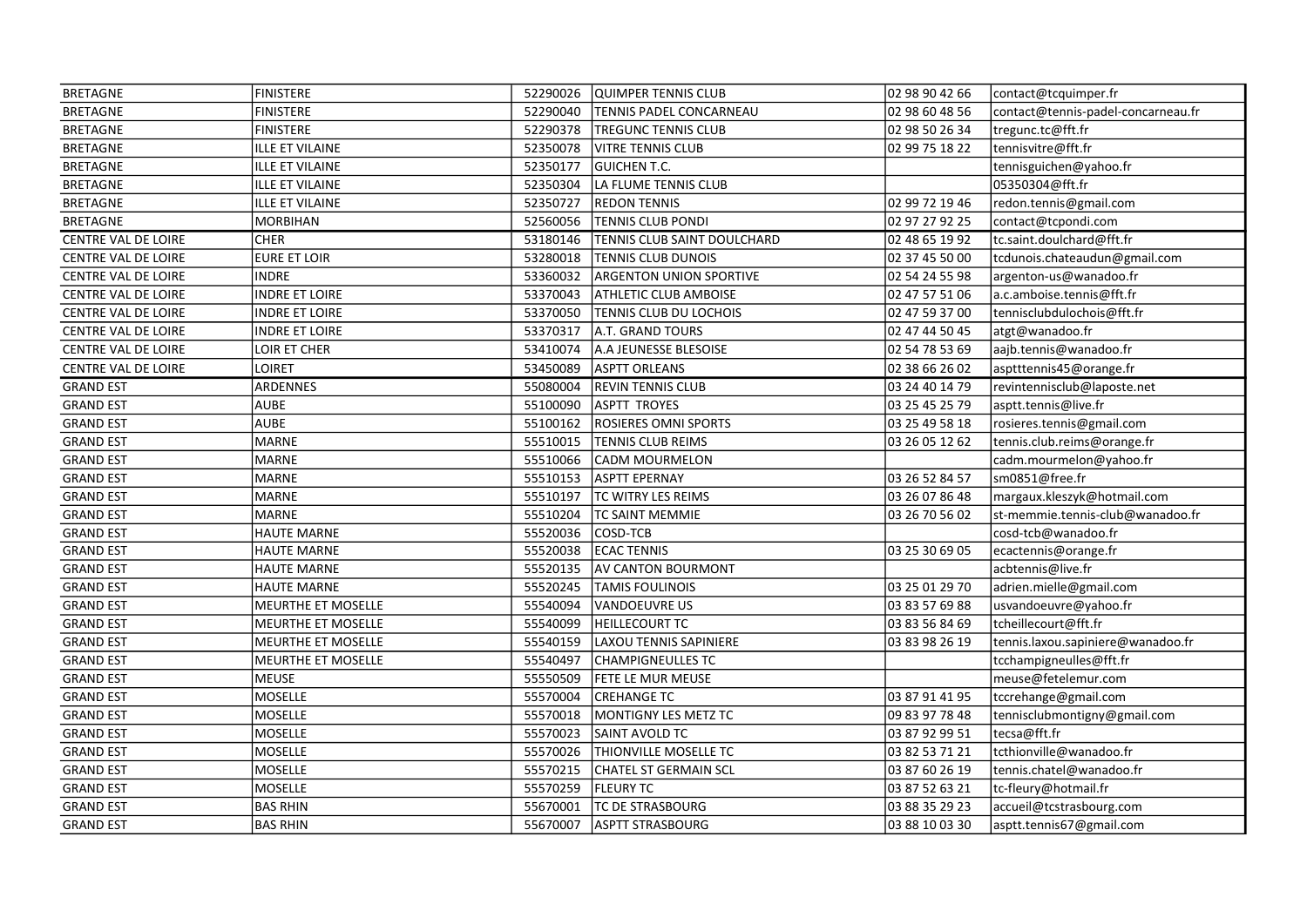| <b>GRAND EST</b>       | <b>BAS RHIN</b>       | 55670020 | <b>TC OBERNAI</b>                          | 03 88 95 58 44 | bkelhetter@tcobernai.fr        |
|------------------------|-----------------------|----------|--------------------------------------------|----------------|--------------------------------|
| <b>GRAND EST</b>       | <b>BAS RHIN</b>       | 55670085 | TC DE LA PORTE DU VIGNOBLE                 | 03 88 87 61 42 | tcpv.marlenheim@gmail.com      |
| <b>GRAND EST</b>       | <b>BAS RHIN</b>       | 55670089 | <b>TC BISCHWILLER</b>                      | 03 88 53 80 40 | tc.bischwiller@hotmail.com     |
| <b>GRAND EST</b>       | <b>BAS RHIN</b>       | 55670354 | <b>HAGUENAU TENNIS CLUB</b>                | 09 54 90 68 38 | info.htc@fft.fr                |
| <b>GRAND EST</b>       | <b>HAUT RHIN</b>      | 55680042 | T.C. THANN                                 | 03 89 37 34 46 | tcthann@free.fr                |
| <b>GRAND EST</b>       | <b>HAUT RHIN</b>      | 55680103 | <b>TC HUNINGUE</b>                         | 06 50 20 73 10 | tennisclubhuningue@gmail.com   |
| <b>GRAND EST</b>       | HAUT RHIN             | 55680209 | <b>TC BRUNSTATT</b>                        | 06 03 46 47 04 | patrice.belloy@wanadoo.fr      |
| <b>HAUTS DE FRANCE</b> | <b>NORD</b>           | 56590026 | RACING TENNIS CLUB DE ROUBAIX              | 03 20 75 62 47 | contact@racing-tennis.fr       |
| HAUTS DE FRANCE        | NORD                  | 56590040 | TENNIS SQUASH BADMINTON VALENCIENNES       | 03 27 46 96 31 | tennis@tsbvalenciennes.com     |
| <b>HAUTS DE FRANCE</b> | NORD                  | 56590083 | <b>TC LOOS</b>                             | 03 20 44 85 42 | tc.loos@aliceadsl.fr           |
| HAUTS DE FRANCE        | <b>NORD</b>           | 56590101 | LA RAQUETTE DE VILLENEUVE D'ASCQ           | 03 20 47 09 63 | la-raquette-va@fft.fr          |
| <b>HAUTS DE FRANCE</b> | NORD                  | 56590119 | <b>TC RONCHIN</b>                          | 03 20 88 07 70 | contact@tennis-club-ronchin.fr |
| <b>HAUTS DE FRANCE</b> | NORD                  | 56590179 | FOS TENNIS VILLENEUVE D'ASCQ               | 03 20 05 49 64 | fostennis@wanadoo.fr           |
| HAUTS DE FRANCE        | NORD                  | 56590209 | TC SAINT-SAULVE                            | 03 27 87 22 30 | tc.saint-saulve@fft.fr         |
| HAUTS DE FRANCE        | NORD                  | 56590224 | SAINT AMAND TC PORTE DU HAINAUT            | 03 27 48 48 42 | satcph@orange.fr               |
| <b>HAUTS DE FRANCE</b> | NORD                  | 56590232 | <b>TC RONCQ</b>                            | 03 20 37 21 39 | tcroncq@fft.fr                 |
| HAUTS DE FRANCE        | <b>NORD</b>           | 56590327 | <b>CLUB EMMERINOIS DE TENNIS</b>           | 03 20 50 90 71 | jeanclaude.vanelle@orange.fr   |
| <b>HAUTS DE FRANCE</b> | NORD                  | 56590350 | <b>TC MERVILLE</b>                         | 03 28 49 64 20 | tennisclubmerville@yahoo.fr    |
| HAUTS DE FRANCE        | <b>OISE</b>           | 56600036 | NOYONNAIS TENNIS CLUB                      | 03 44 09 31 43 | tcnoyon@orange.fr              |
| HAUTS DE FRANCE        | <b>OISE</b>           | 56600175 | <b>CREVECOEUR TC</b>                       | 03 44 46 93 63 |                                |
| <b>HAUTS DE FRANCE</b> | <b>OISE</b>           | 56600444 | <b>BEAUVAIS OISE TENNIS</b>                | 03 44 05 37 88 | beauvaisoisetennis@gmail.com   |
| HAUTS DE FRANCE        | <b>PAS DE CALAIS</b>  | 56620066 | <b>AT BETHUNE</b>                          | 03 21 57 32 30 | tennis.bethunois@wanadoo.fr    |
| HAUTS DE FRANCE        | PAS DE CALAIS         | 56620067 | <b>STC CALAIS</b>                          | 03 21 34 05 44 | stccalais@gmail.com            |
| <b>HAUTS DE FRANCE</b> | <b>PAS DE CALAIS</b>  | 56620070 | TC BOULOGNE-SUR-MER                        | 03 21 80 11 45 | tc.boulogne@wanadoo.fr         |
| HAUTS DE FRANCE        | <b>PAS DE CALAIS</b>  | 56620074 | <b>TC MONTREUIL</b>                        | 03 21 81 18 90 | dominique.villalon@wanadoo.fr  |
| HAUTS DE FRANCE        | <b>PAS DE CALAIS</b>  | 56620219 | <b>TC WIMEREUX</b>                         | 03 21 32 47 46 | tennis-wimereux@fft.fr         |
| <b>HAUTS DE FRANCE</b> | PAS DE CALAIS         | 56620250 | <b>TC LESTREM</b>                          | 03 21 01 11 47 | tennisclublestrem@outlook.fr   |
| HAUTS DE FRANCE        | PAS DE CALAIS         | 56620257 | <b>ETOILE SPORTIVE ARQUES</b>              | 03 21 93 30 78 | esatennis@9business.fr         |
| <b>HAUTS DE FRANCE</b> | <b>SOMME</b>          | 56800038 | <b>AMIENS ATHLETIC CLUB</b>                | 03 22 95 38 36 | karla.mraz@aactennis.com       |
| HAUTS DE FRANCE        | SOMME                 | 56800174 | SAINS EN AMIENOIS T.C                      |                |                                |
| <b>ILE DE FRANCE</b>   | PARIS                 | 57750086 | T.C. XII BERCY                             | 01 43 40 17 76 | tc12bercy@fft.fr               |
| <b>ILE DE FRANCE</b>   | PARIS                 | 57750092 | <b>CLUB SPORTIF PARIS 19</b>               | 01 42 03 04 13 | afvinot@noos.fr                |
| <b>ILE DE FRANCE</b>   | PARIS                 | 57750193 | <b>RNS TENNIS</b>                          |                | rnstennisclub@gmail.com        |
| <b>ILE DE FRANCE</b>   | PARIS                 | 57750199 | A.P.S.A.P. V.P.                            | 01 43 79 69 87 | apsaptennis@gmail.com          |
| <b>ILE DE FRANCE</b>   | PARIS                 | 57750244 | <b>STADE FRANCAIS</b>                      | 01 40 71 33 50 | tennis@stadefrancais.asso.fr   |
| <b>ILE DE FRANCE</b>   | PARIS                 | 57750283 | VINCENNES C.A.                             | 01 43 28 18 15 | direction@cavincennes.club     |
| <b>ILE DE FRANCE</b>   | PARIS                 | 57750482 | ASSO GENERALE DES FAMILLES DES 17 ET 18EME | 01 47 63 04 07 | tennis@agf17-18.fr             |
| <b>ILE DE FRANCE</b>   | SEINE ET MARNE        | 57770175 | SAVIGNY LE TEMPLE ASPS TENNIS              | 01 60 63 44 39 |                                |
| <b>ILE DE FRANCE</b>   | SEINE ET MARNE        | 57770256 | VAIRES US                                  | 01 64 26 03 66 | usvairestennis77@gmail.fr      |
| <b>ILE DE FRANCE</b>   | SEINE ET MARNE        | 57770391 | FONTAINEBLEAU TCF                          | 01 64 22 93 08 | tc.fontainebleau@fft.fr        |
| <b>ILE DE FRANCE</b>   | <b>SEINE ET MARNE</b> | 57770430 | TORCY TC                                   | 01 60 06 65 90 | tennisclubdetorcy@wanadoo.fr   |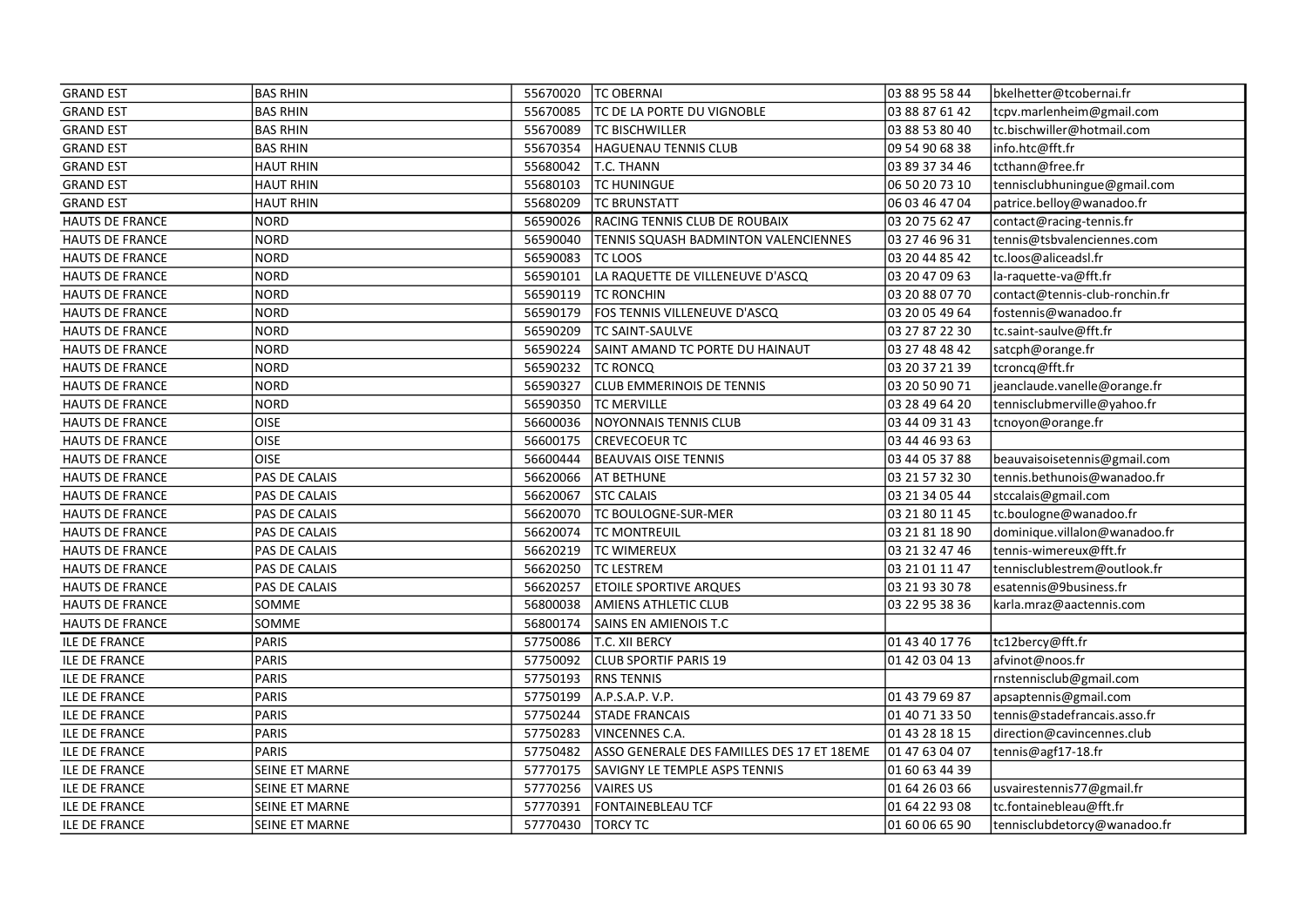| <b>ILE DE FRANCE</b>      | SEINE ET MARNE           |          | 57770482 CHAMPS SUR MARNE TC      | 01 64 68 70 65 | tcchamps77@gmail.com                |
|---------------------------|--------------------------|----------|-----------------------------------|----------------|-------------------------------------|
| <b>ILE DE FRANCE</b>      | <b>YVELINES</b>          | 57780012 | ST CYR TC                         | 01 30 58 11 01 | sctc.tennis-2@orange.fr             |
| <b>ILE DE FRANCE</b>      | <b>YVELINES</b>          | 57780017 | T.C. DES CLAYES                   | 01 30 54 64 68 | tcdesclayes@gmail.com               |
| <b>ILE DE FRANCE</b>      | <b>YVELINES</b>          | 57780043 | T.C. LE MESNIL LE ROI             | 01 39 62 12 62 | tcmr78@gmail.com                    |
| <b>ILE DE FRANCE</b>      | YVELINES                 | 57780456 | U.S. SAINT ARNOULT TENNIS         | 01 30 59 32 76 | ussatennis1@free.fr                 |
| <b>ILE DE FRANCE</b>      | <b>ESSONNE</b>           | 57910008 | T.C. MARCOUSSIS                   | 01 64 49 64 00 | tcminscription@free.fr              |
| <b>ILE DE FRANCE</b>      | <b>ESSONNE</b>           | 57910073 | A.S. CORBEIL ESSONNES             | 01 64 96 41 29 | as.corbeil-essonnes@fft.fr          |
| <b>ILE DE FRANCE</b>      | <b>ESSONNE</b>           | 57910087 | DRAVEIL CITADELLE TENNIS CLUB     | 01 69 03 34 32 | draveil-citadelle.tc@fft.fr         |
| <b>ILE DE FRANCE</b>      | <b>ESSONNE</b>           | 57910095 | T.C. LA VILLE DU BOIS             | 01 64 49 83 09 | bureau@tcvb.fr                      |
| <b>ILE DE FRANCE</b>      | <b>ESSONNE</b>           | 57910361 | U.S GRIGNY TENNIS                 | 01 69 06 19 20 |                                     |
| <b>ILE DE FRANCE</b>      | <b>ESSONNE</b>           | 57910439 | TC Chevry 2 - Gif sur Yvette      | 01 60 12 20 02 | tc.chevry2@fft.fr                   |
| <b>ILE DE FRANCE</b>      | <b>SEINE ST DENIS</b>    | 57930113 | AS GAZIERS DE PARIS               | 01 42 43 81 00 |                                     |
| <b>ILE DE FRANCE</b>      | <b>SEINE ST DENIS</b>    | 57930252 | <b>TC TREMBLAYSIEN</b>            | 01 48 61 32 21 | tctremblaysien@fft.fr               |
| <b>ILE DE FRANCE</b>      | SEINE ST DENIS           | 57930427 | <b>TC SEVRANAIS</b>               | 07 68 07 02 40 | tennis.sevran.cd@gmail.com          |
| <b>ILE DE FRANCE</b>      | SEINE ST DENIS           | 57930484 | USM DE GAGNY                      | 01 43 32 88 79 | usmgagnytennis@fft.fr               |
| <b>ILE DE FRANCE</b>      | SEINE ST DENIS           | 57930504 | AS de Tennis de MONTREUIL         |                | tennismontreuil@gmail.com           |
| <b>ILE DE FRANCE</b>      | <b>VAL DE MARNE</b>      | 57940042 | <b>TC BRY</b>                     | 01 48 81 02 69 | tc.bry@fft.fr                       |
| <b>ILE DE FRANCE</b>      | <b>VAL DE MARNE</b>      | 57940062 | <b>TC THIAIS BELLE EPINE</b>      | 06 12 70 61 33 | tctbe@fft.fr                        |
| <b>ILE DE FRANCE</b>      | VAL DE MARNE             | 57940376 | CO CHENNEVIERES                   |                | contact@coctennis.com               |
| <b>ILE DE FRANCE</b>      | VAL DE MARNE             | 57940454 | <b>CT DU PLESSIS TREVISE</b>      |                | ct.plessis@sfr.fr                   |
| <b>ILE DE FRANCE</b>      | VAL D'OISE               | 57950002 | EAUBONNE (CSM)                    | 01 34 27 26 00 | csm-eaubonne@wanadoo.fr             |
| <b>ILE DE FRANCE</b>      | VAL D'OISE               | 57950023 | LA CHATAIGNERAIE TC               | 01 30 40 80 90 | tclachataigneraie@fft.fr            |
| <b>ILE DE FRANCE</b>      | VAL D'OISE               | 57950028 | MARGENCY (TC)                     | 01 34 27 40 40 | tennis.club.margency@orange.fr      |
| <b>ILE DE FRANCE</b>      | VAL D'OISE               | 57950046 | HERBLAY (AST)                     | 01 39 78 68 80 | asthclub@gmail.com                  |
| <b>ILE DE FRANCE</b>      | VAL D'OISE               | 57950117 | <b>GONESSE TC</b>                 | 01 34 53 87 81 | tennisclubgonesse@gmail.com         |
| <b>ILE DE FRANCE</b>      | VAL D'OISE               | 57950125 | ERMONT A.C.T.                     | 01 34 15 25 00 | actennis@wanadoo.fr                 |
| <b>ILE DE FRANCE</b>      | VAL D'OISE               | 57950240 | SOURCE TC                         | 01 39 83 46 40 | tcsource@fft.fr                     |
| <b>ILE DE FRANCE</b>      | VAL D'OISE               | 57950381 | GOUSSAINVILLE (TCM)               | 01 39 88 80 25 | tcmgoussainville@fft.fr             |
| NORMANDIE                 | EURE                     | 58270041 | <b>PONT AUDEMER TC</b>            | 02 32 41 16 97 | tcpa.infos@orange.fr                |
| NORMANDIE                 | <b>EURE</b>              | 58270270 | PONT SAINT PIERRE TC              |                |                                     |
| NORMANDIE                 | MANCHE                   | 58500285 | <b>TOURLAVILLE TC LOISIRS</b>     | 02 33 44 76 21 | clt.tennis@sfr.fr                   |
| NORMANDIE                 | ORNE                     | 58610307 | <b>BRIOUZE</b>                    |                | jmmr5405@gmail.com                  |
| NORMANDIE                 | ORNE                     | 58610737 | SAINT GEORGES DES GROSEILLERS TC  |                | tcstgeorgesdesgroseillers@gmail.com |
| NORMANDIE                 | SEINE MARITIME           | 58760097 | <b>BOIS GUILLAUME USC TENNIS</b>  | 02 35 60 26 86 | accueil@uscbtennis.fr               |
| NORMANDIE                 | SEINE MARITIME           | 58760134 | <b>YVETOT TC</b>                  | 02 35 56 51 61 | tennisclub.yvetot@gmail.com         |
| NORMANDIE                 | SEINE MARITIME           | 58760140 | MONT SAINT AIGNAN TENNIS CLUB     | 02 35 74 03 86 | msatc.secretaire@fft.fr             |
| NORMANDIE                 | SEINE MARITIME           | 58760454 | TC de l'Estuaire                  | 02 35 55 85 16 | tce76@orange.fr                     |
| NORMANDIE                 | SEINE MARITIME           | 58760792 | <b>ENTENTE TENNIS PLATEAU EST</b> |                | tennis.plateau.est@gmail.com        |
| NOUVELLE AQUITAINE        | <b>CHARENTE MARITIME</b> | 59170178 | LAGORD TENNIS SQUASH              | 05 46 67 26 66 | lagordtc@orange.fr                  |
| NOUVELLE AQUITAINE        | <b>CHARENTE MARITIME</b> | 59170303 | JARRIE TCPA (LA)                  | 05 46 35 85 02 | tennistcpa@live.fr                  |
| <b>NOUVELLE AQUITAINE</b> | <b>CORREZE</b>           | 59190013 | <b>BORTOISE AS</b>                | 05 55 96 86 14 | asbtennis1@gmail.com                |